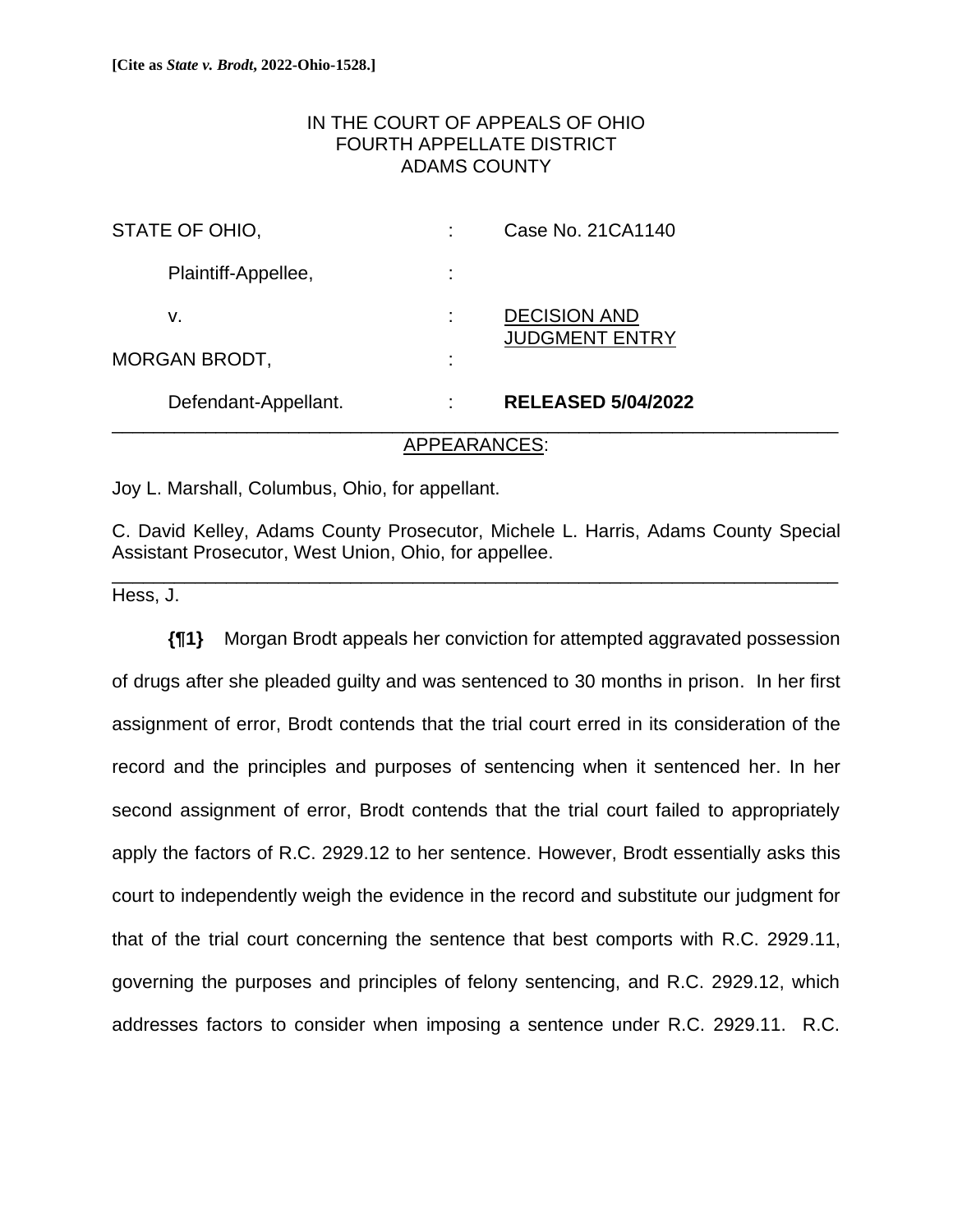2953.08(G)(2) does not permit us to conduct this type of review. We overrule her assignments of error and affirm the trial court's judgment.

#### I. PROCEDURAL HISTORY

**{¶2}** In June 2020, the Adams County grand jury indicted Brodt on one count of aggravated possession of drugs, a violation of R.C. 2925.11(A), a second-degree felony. Brodt initially pleaded not guilty, but in June 2021 she entered into a plea agreement with the state and entered a guilty plea to an amended offense of attempted aggravated possession, a third-degree felony.

**{¶3}** At the sentencing hearing, the trial court noted that it had reviewed the presentence investigation report, which contained letters from her current employers, her AA sponsor, and the Oxford House, a rehabilitation center to which Brodt had eventually transferred without the court's knowledge. The court noted there was no letter from The Healing Place, the rehabilitation center Brodt first entered and which the court was told she was during the entire pendency of the case. The court stated that there was a presumption of prison and that Brodt had multiple cases and previous prison sentences over the past 10 years for multiple drug-related offenses, including multiple felony drug offenses. The court commented on the particular severity of the facts surrounding Brodt's offense, "the severity of the fact pattern in this case, being an overdose with a small child in a bathroom with a tub full of water. And then the child being next to an unprecedented amount of methamphetamine." The court stated that Brodt's criminal drug conduct continued after the incident in question and up through the day before entering the rehabilitation facility. At or near the time of this conviction, Brodt was charged in Clermont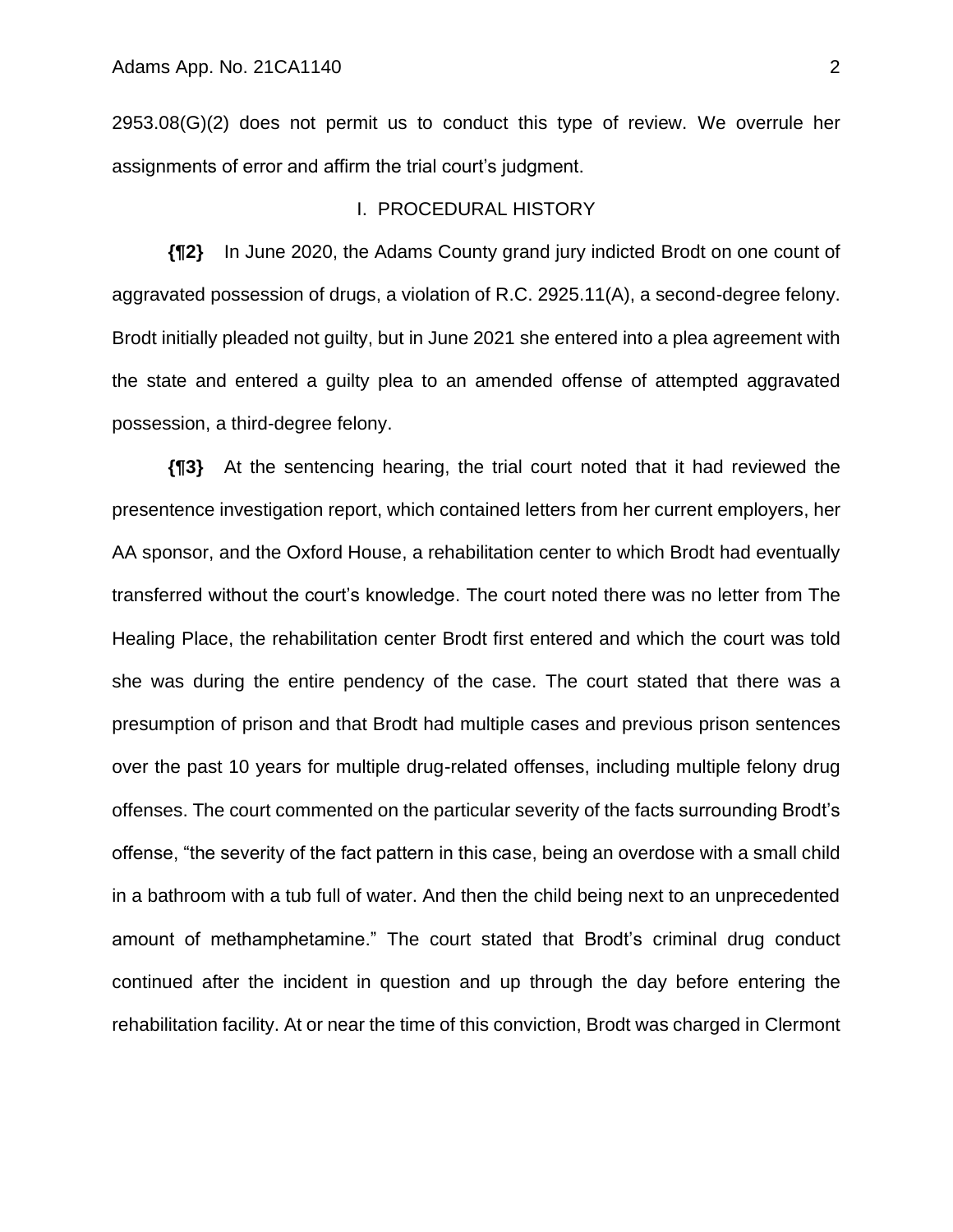County for conveying drugs into its jail.<sup>1</sup> Although Brodt admitted that she had made a terrible mistake, which could have been potentially tragic for her child, she realized when she was arrested that she had gone far over the line. The trial court noted that even though Brodt claimed to have realized the serious nature of the offense, she continued to engage in drug use afterwards, noting that despite "all this, uh, epiphanies, it never stops?" Brodt stated that she went into drug rehabilitation in August 2020 and is learning how to maintain her sobriety and is working at a nonprofit to help others.

**{¶4}** The court stated that it had considered the record, the oral statements, and the presentence investigation report and considered the principles and purposes of sentencing under R.C. 2929.11. The court also stated it considered the overriding purposes of felony sentencing and the seriousness and recidivism factors in R.C. 2929.12. The trial court was particularly concerned with the large quantity of drugs and troubled by the fact that Brodt packed up chocolate milk, cereal, brownies, and an iPad with cartoons on it and put her three-year-old child in the same small bathroom with fentanyl and methamphetamine, "you bring her in \* \* \* with methamphetamine and fentanyl large, huge amounts, any, any, which had she touched with her finger would have probably killed her or touched with her tongue absolutely would have killed her." The trial court reviewed Brodt's lengthy criminal history. The court noted with some skepticism that Brodt had entered a drug rehabilitation facility in August 2020, but that on the day before entering rehabilitation, she shot up with heroin as "one last party." Brodt conceded that was what she "guessed" had happened. The trial court's concern with the facts surrounding Brodt's offense was a significant factor in the trial court's sentencing decision:

<sup>&</sup>lt;sup>1</sup> There appears to be a typographical error in the sentencing transcript. Statements made by Brodt's attorney were incorrectly attributed to the trial court.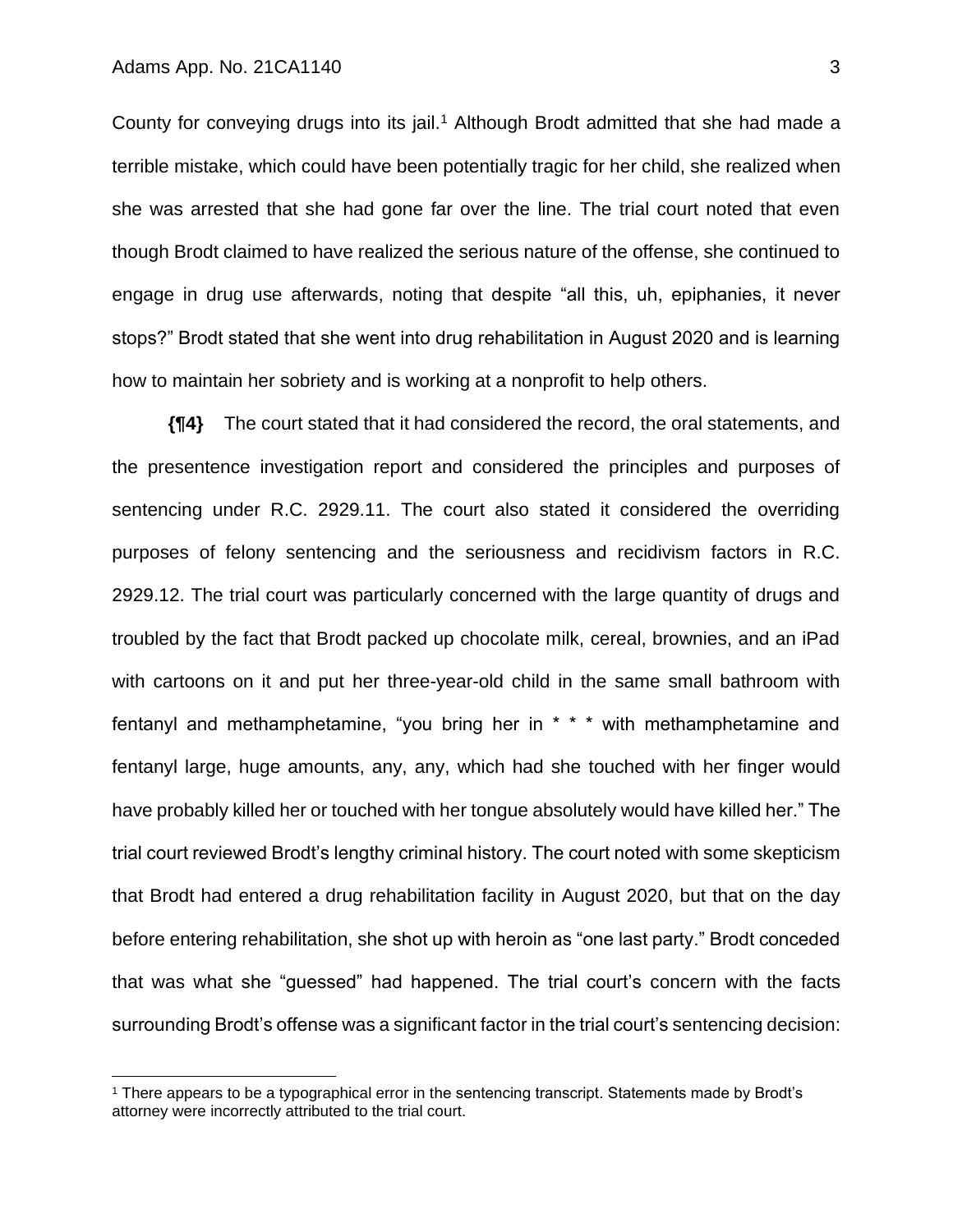Court: \* \* \* The pictures from the bathroom. \* \* \* I've talked a lot for many years. I've warned a lot for many years that my fear was that some parent was going to leave their drugs around and the child was going to get ahold of them and die. \* \* \* But I could never imagine this scene. This scene never made sense to me to intentionally lock the child into a room with the [vo]luminous amounts of drug enticing them with things they liked, like chocolate milk, brownies, Fruit Loop cereal, iPad with cartoons, Lay's Potato chips. The child was in there so long, they [sic] ate a bowl of cereal. While you were \* \* \* doing drugs. The iPad was actually playing cartoons.

\* \* \* I kind of gave you the clue at the beginning, uh, there's [a] presumption [of] prison.

The trial court stated it did not believe prison was going to help Brodt because she had been sent to prison numerous times before and upon her release would relapse. However, the court believed that a prison term would keep Brodt, who was 24-weeks pregnant with her second child, sober while incarcerated and would ensure that her newborn would be born drug-free.

**{¶5}** The trial court sentenced Brodt to a 30-month prison term and imposed a \$2,500 fine.

# II. ASSIGNMENTS OF ERROR

**{¶6}** Brodt presents two assignments of error:

I. The trial court erred in considering the record, oral statements, victim impact statements and presentence report, as well as the principle and purposes of sentencing under Ohio Revised Code Section 2929.11(A) in its sentence of Megan Brodt for Attempted Aggravated Possession of a Controlled Substance, a Felony of the Third Degree.

II. The trial court failed to appropriately apply the factors of ORC §2929.12 that were present and persuasive in sentencing the Appellant.

# III. LAW AND ANALYSIS

**{¶7}** Brodt challenges the trial court's decision to sentence her to prison and asks

us to modify the sentence to community control. In her assignments of error, which are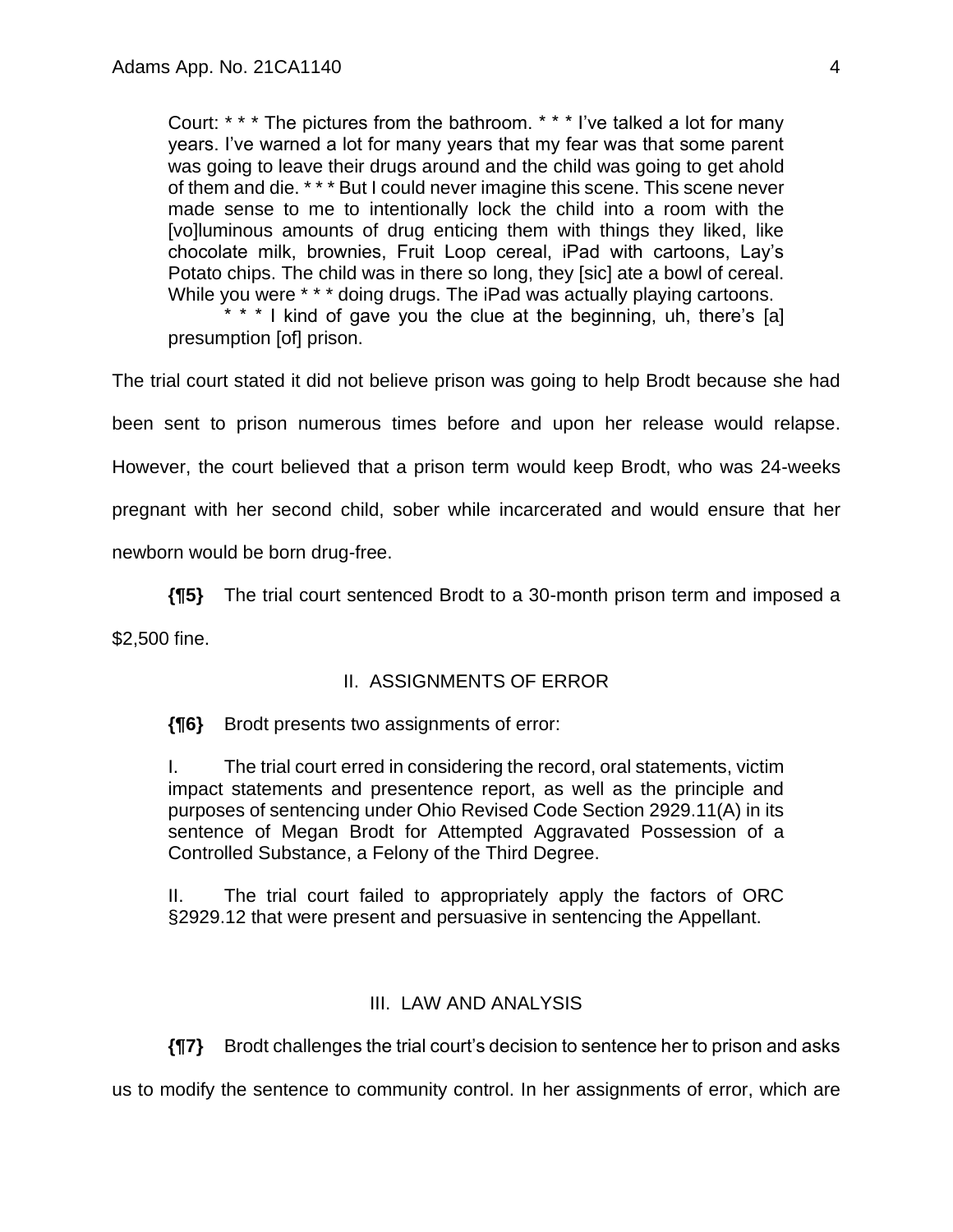related and will be addressed together, Brodt asserts that her sentence is not supported by the record, is excessive, and that the trial court should have imposed a term of community control instead of a prison term.

**{¶8}** Citing *State v. Marcum*, 146 Ohio St.3d 516, 2016-Ohio-1002, 59 N.E.3d 1231, Brodt asserts that we must apply the standard of review in R.C. 2953.08(G)(2) and conclude that her sentence must be modified because the trial court "ignored the overriding purposes of felony sentencing by clear and convincing evidence." She maintains that "By all accounts, incapacitating [Brodt] was not necessary by incarceration" because she "was in a sober living house that appeared to offer enough incapacitation, without placing a further burden on the state's resources." She contends that the trial court "seemed to ignore and gloss over" that she was "working two jobs and had paid all of her fines, making her a productive citizen." She concedes that she is "a long standing drug user" but argues that "drug possession is a victimless crime." She claims "the sentence of 30 months imprisonment is not supported by the record and this court should modify this sentence imposing a community control with drug treatment as a condition."

**{¶9}** R.C. 2953.08(G)(2) provides:

The court hearing an appeal under division (A), (B), or (C) of this section shall review the record, including the findings underlying the sentence or modification given by the sentencing court.

The appellate court may increase, reduce, or otherwise modify a sentence that is appealed under this section or may vacate the sentence and remand the matter to the sentencing court for resentencing. The appellate court's standard for review is not whether the sentencing court abused its discretion. The appellate court may take any action authorized by this division if it clearly and convincingly finds either of the following:

(a) That the record does not support the sentencing court's findings under division (B) or (D) of section 2929.13, division  $(B)(2)(e)$  or  $(C)(4)$  of section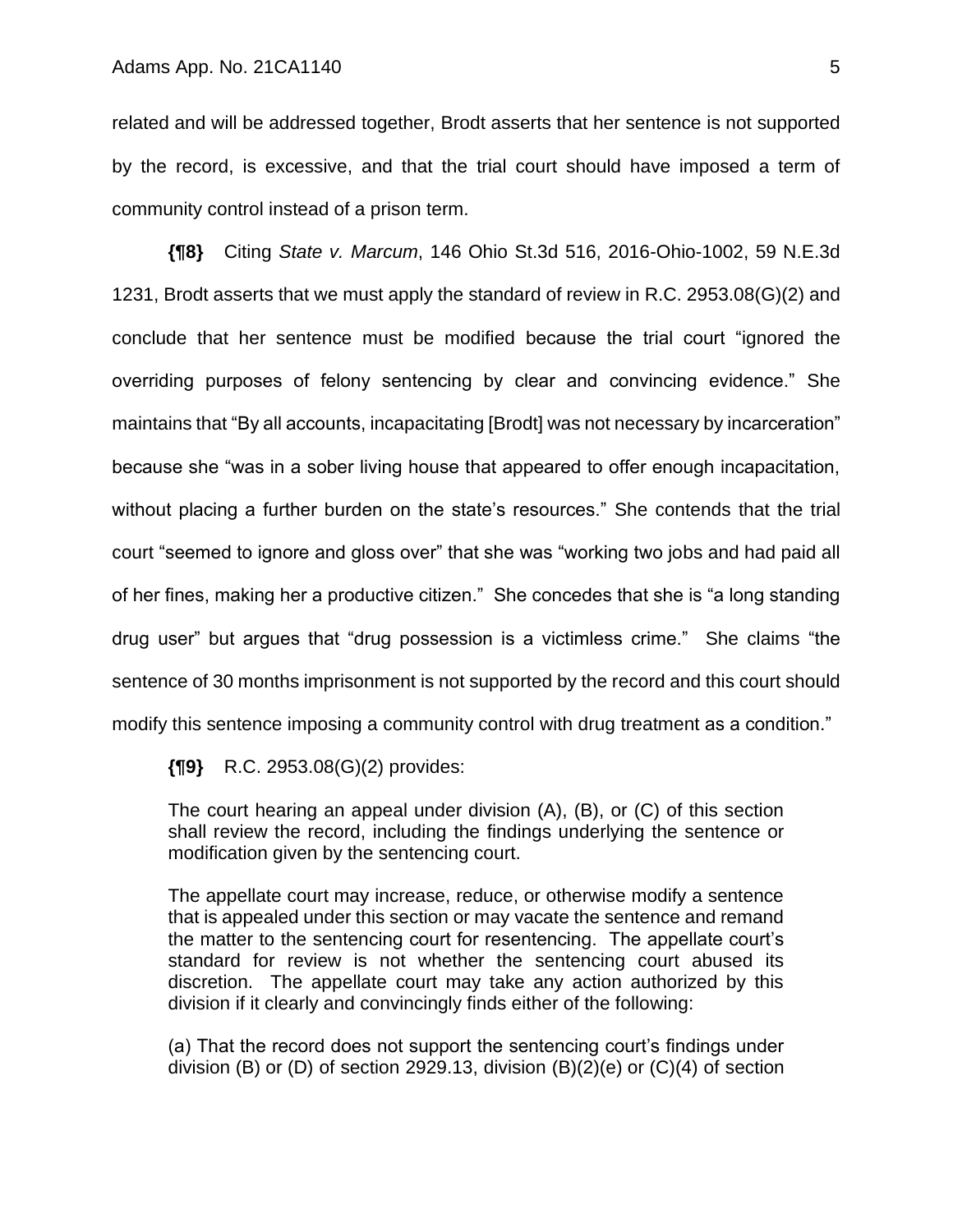2929.14, or division (I) of section 2929.20 of the Revised Code, whichever, if any, is relevant;

(b) That the sentence is otherwise contrary to law.

**{¶10}** In *Marcum*, the Supreme Court of Ohio stated:

We note that some sentences do not require the findings that R.C. 2953.08(G) specifically addresses. Nevertheless, it is fully consistent for appellate courts to review those sentences that are imposed solely after consideration of the factors in R.C. 2929.11 and 2929.12 under a standard that is equally deferential to the sentencing court. That is, an appellate court may vacate or modify any sentence that is not clearly and convincingly contrary to law only if the appellate court finds by clear and convincing evidence that the record does not support the sentence.

*Marcum* at ¶ 23. However, the Court has since clarified that the statements in *Marcum* 

at ¶ 23 are dicta. *State v. Jones*, 163 Ohio St.3d 242, 2020-Ohio-6729, 169 N.E.3d 649,

¶ 27. In *Jones*, the Court held that R.C. 2953.08(G)(2) does not permit an appellate court

to review whether the record supports a sentence as a whole under R.C. 2929.11 and

2929.12. *Id.* at ¶ 30. The Court stated:

Nothing in R.C. 2953.08(G)(2) permits an appellate court to independently weigh the evidence in the record and substitute its judgment for that of the trial court concerning the sentence that best reflects compliance with R.C. 2929.11 and 2929.12. In particular, R.C. 2953.08(G)(2) does not permit an appellate court to conduct a freestanding inquiry like the independent sentence evaluation this court must conduct under R.C. 2929.05(A) when reviewing a death penalty-sentence. *See State v. Hundley*, 162 Ohio St.3d 509, 2020-Ohio-3775, 166 N.E.3d 1066, ¶ 128 (recognizing that R.C. 2929.05(A) requires de novo review of findings and other issues within its scope).

*Id.* at ¶ 42; *State v. Arbogast*, 4th Dist. Adams No. 20CA1119, 2021-Ohio-484, ¶ 7.

**{¶11}** Brodt asks this court to independently weigh the evidence in the record and substitute our judgment for that of the trial court concerning the sentence that best reflects compliance with R.C. 2929.11, which sets forth the purposes and principles of felony sentencing, and R.C. 2929.12, which addresses factors to be considered when imposing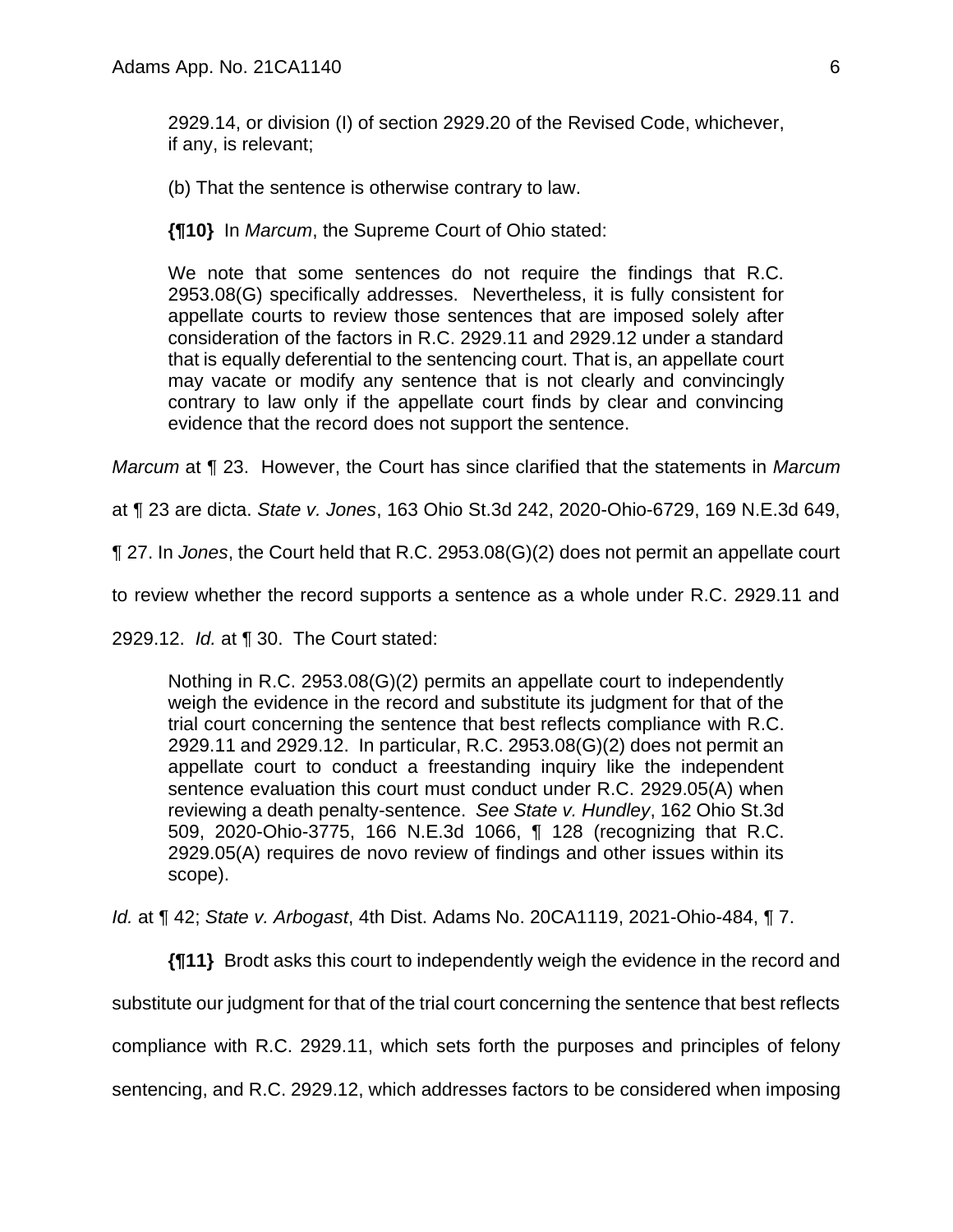a sentence under R.C. 2929.11. Based on *Jones*, we conclude that R.C. 2953.08(G)(2) does not permit us to conduct this type of review. Accordingly, we overrule Brodt's assignments of error and affirm the trial court's judgment.

JUDGMENT AFFIRMED.